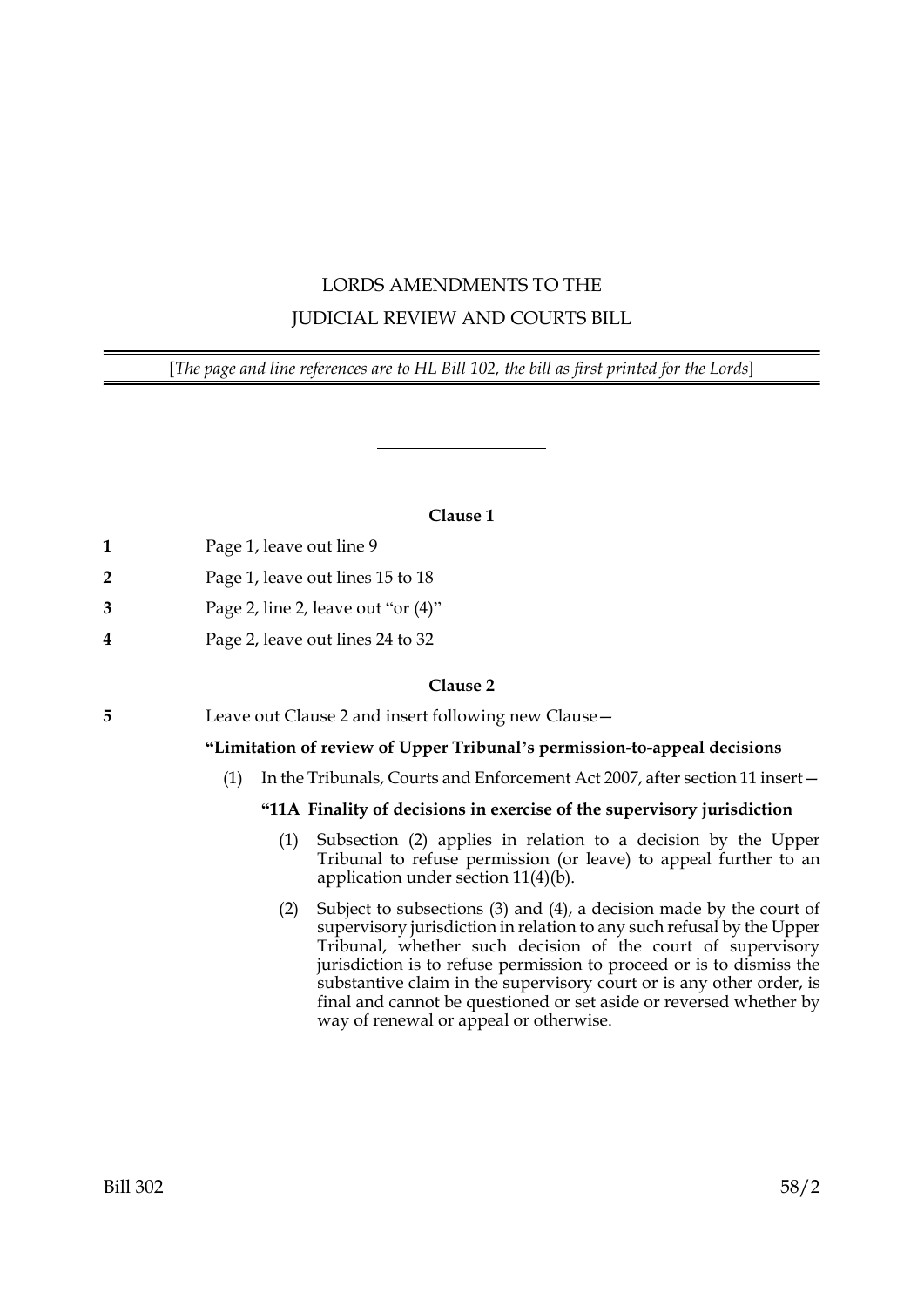- (3) An appeal lies to the Supreme Court from any such decision of the court of supervisory jurisdiction but only with the leave of the court of supervisory jurisdiction or of the Supreme Court; and such leave may not be granted unless it is certified by the court of supervisory jurisdiction that a point of law of general public importance is involved in the decision and it appears to that court or to the Supreme Court, as the case may be, that the point is one which ought to be considered by the Supreme Court.
- (4) An application to the court of supervisory jurisdiction for leave to appeal to the Supreme Court must be made within the period of 7 days beginning with the date of the decision of the court of supervisory jurisdiction and an application to the Supreme Court for such leave must be made within the period of 7 days beginning with the date on which the application is refused by the court of supervisory jurisdiction.
- (5) In this section—

"decision" includes any purported decision;

- "supervisory jurisdiction" means the supervisory jurisdiction  $of-$ 
	- (a) the High Court in England and Wales or Northern Ireland, or
	- (b) the Court of Session in Scotland,
- and "the court of supervisory jurisdiction" is to be read accordingly."
- (2) The amendment made by subsection (1) does not apply in relation to a decision (including any purported decision) of the Upper Tribunal made before the day on which this section comes into force."

#### **Clause 13**

**6** Page 34, line 24, leave out "by section 224(1A)(b)" and insert "in respect of the offence by section 224(1)"

## **After Clause 23**

**7** Insert the following new Clause—

#### **"Power to make certain provision about dispute-resolution services**

- This section applies to Online Procedure Rules which provide—
	- (a) for the transfer by electronic means of information held for the purposes of an online dispute-resolution service to a court or tribunal, or
	- (b) for a court or tribunal to take into account, for any purpose, steps that a party to proceedings has or has not taken in relation to an online dispute-resolution service.
- (2) The Rules may be expressed so that their application in relation to a particular service depends on things done by a particular person from time to time.
- (3) The Rules may, for example, refer to such services as—
	- (a) appear from time to time in a list published by a particular person, or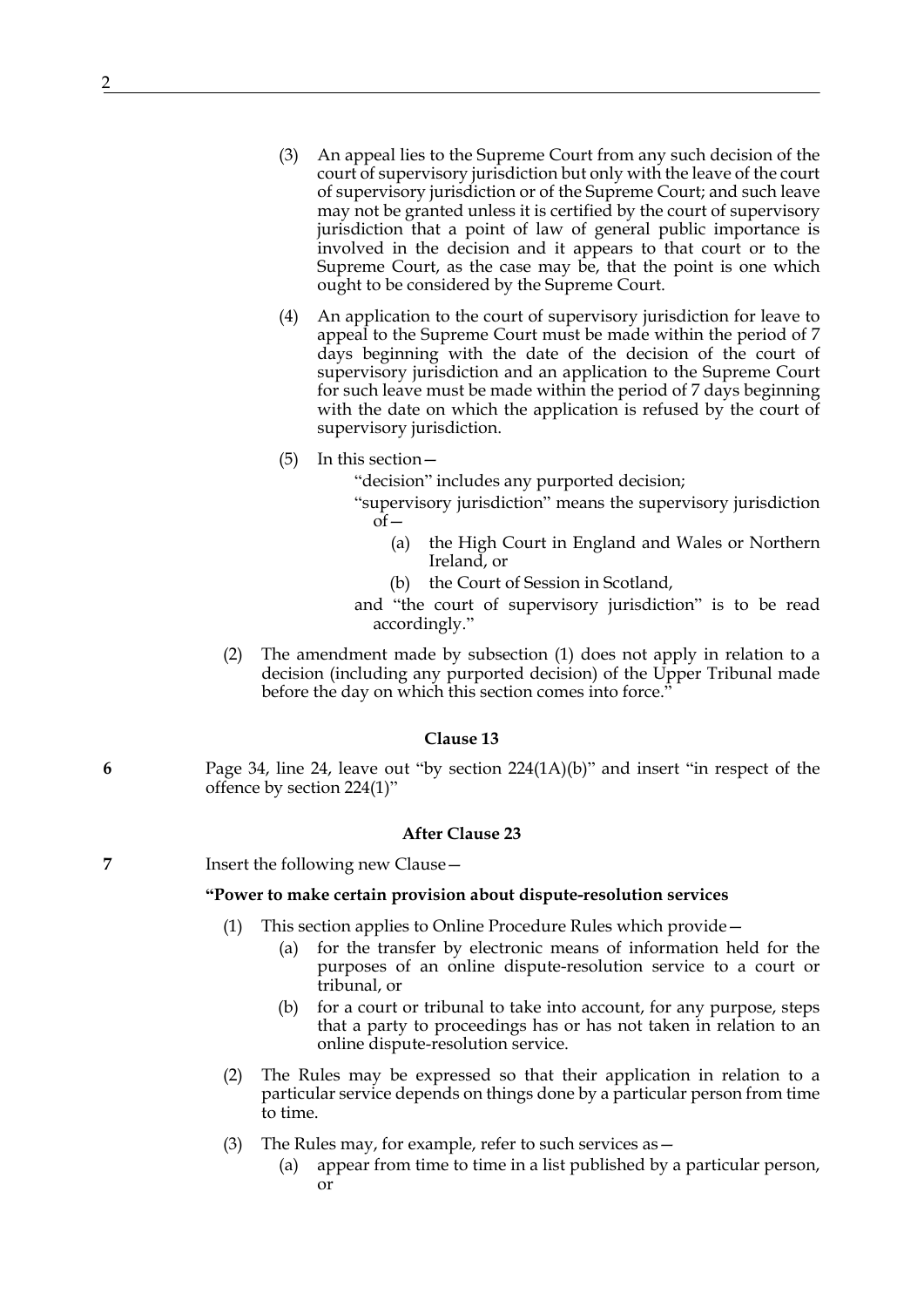- (b) are from time to time certified by a particular person as complying with particular standards.
- (4) In this section—
	- "online dispute-resolution service" means a service accessible by electronic means for facilitating the resolution of disputes without legal proceedings;
	- "particular person" and "particular standards" include, respectively, a person of a particular description and standards of a particular description.'

#### **Clause 38**

- **8** Page 53, line 6, leave out "follows" and insert "set out in subsections (2) and (3)"
- **9** Page 53, line 12, at end insert—
	- "(4) In the following provisions of the Births and Deaths Registration Act 1953, for "revealed by post-mortem examination" substitute "becoming clear before inquest"—
		- (a) in section  $2(1)$ , paragraph (ii) of the proviso;
		- (b) in section 16(3), paragraph (ii) of the proviso;
		- (c) in section 17(3), paragraph (ii) of the proviso;
		- (d) section 29(3B).
	- (5) In section 273(2)(a) of the Merchant Shipping Act 1995, for "revealed by post-mortem examination" substitute "becoming clear before inquest".
	- (6) In Schedule 21 to the Coroners and Justice Act 2009 (which, among other things, makes amendments to the Births and Deaths Registration Act 1953 that have yet to come into force)—
		- (a) in paragraph 10(5), in the inserted subsection  $(2)(b)$ , for "revealed by post-mortem examination" substitute "becoming clear before inquest";
		- (b) in paragraph 11(2), in the substituted section (A1)(b), for "revealed by post-mortem examination" substitute "becoming clear before inquest";
		- (c) in paragraph 16(2), in the substituted paragraph (a), for the words from "there has" to "the death," substitute "—
			- (i) there has been no investigation under Part 1 of the 2009 Act into the death, or
			- (ii) such an investigation has been discontinued under section 4 of the 2009 Act (cause of death becoming clear before inquest) other than as mentioned in paragraph (b),"."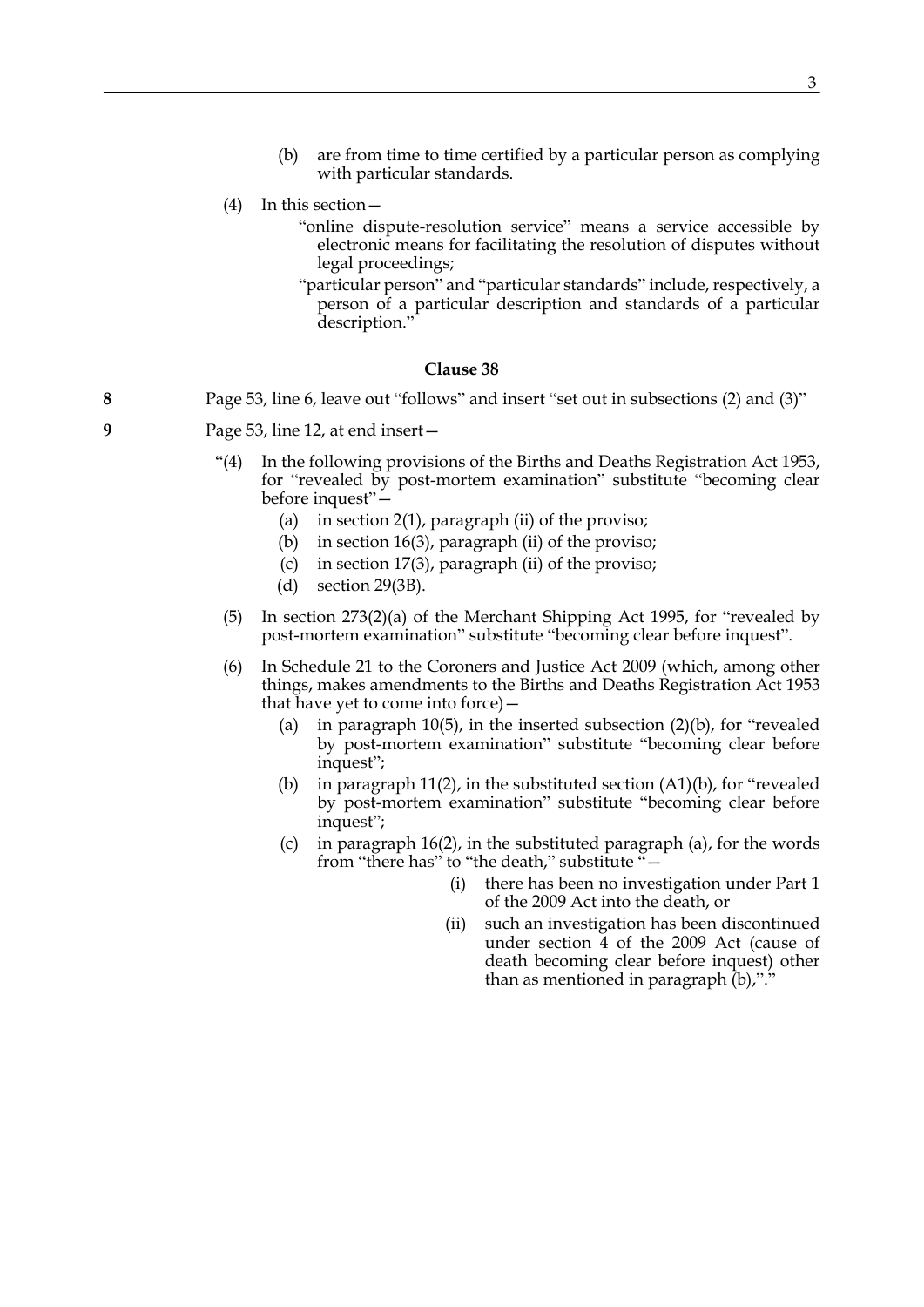**10** Insert the following new Clause—

#### **"Provision of information to registrar when investigation discontinued**

In section 23 of the Births and Deaths Registration Act 1953 (furnishing of information by coroner in connection with registration of death), after subsection (3) insert—

- "(4) Where a senior coroner—
	- (a) discontinues an investigation under section 4 of the 2009 Act,
	- (b) authorises the disposal of the body, and
	- (c) sends to the registrar, on request by the registrar, a certificate stating any particulars required by this Act to be registered concerning the death (so far as they have been ascertained at the date of the certificate),

the registrar shall in the prescribed form and manner register the death and those particulars, so far as they are not already registered."

**11** Insert the following new Clause -

#### **"Publicly funded legal representation for bereaved people at inquests**

- (1) Section 10 of the Legal Aid, Sentencing and Punishment of Offenders Act 2012 is amended as follows.
- (2) In subsection (1), after " $(4)$ " insert "or  $(7)$ ."
- (3) After subsection (6), insert—
	- "(7) This subsection is satisfied where  $-$ 
		- (a) the services consist of advocacy at an inquest where the individual is an interested person pursuant to section  $47(2)(a)$ , (b) or (m) of the Coroners and Justice Act 2009 because of their relationship to the deceased, and
		- (b) one or more public authorities are interested persons in relation to the inquest pursuant to section 47(2) of the Coroners and Justice Act 2009 or are likely to be designated as such.
	- (8) For the purposes of this section "public authority" has the meaning given by section 6(3) of the Human Rights Act 1998.""

#### **After Clause 45**

**12** Insert the following new Clause –

### **"Payments in respect of pro bono representation**

- (1) In section 194 of the Legal Services Act 2007 (payments in respect of pro bono representation in civil proceedings in England and Wales) –
	- (a) in the heading, at the end insert ": civil courts in England and Wales";
	- (b) in subsection (8), for "by order made by the Lord Chancellor" substitute "under section 194C";
	- (c) omit subsection (9);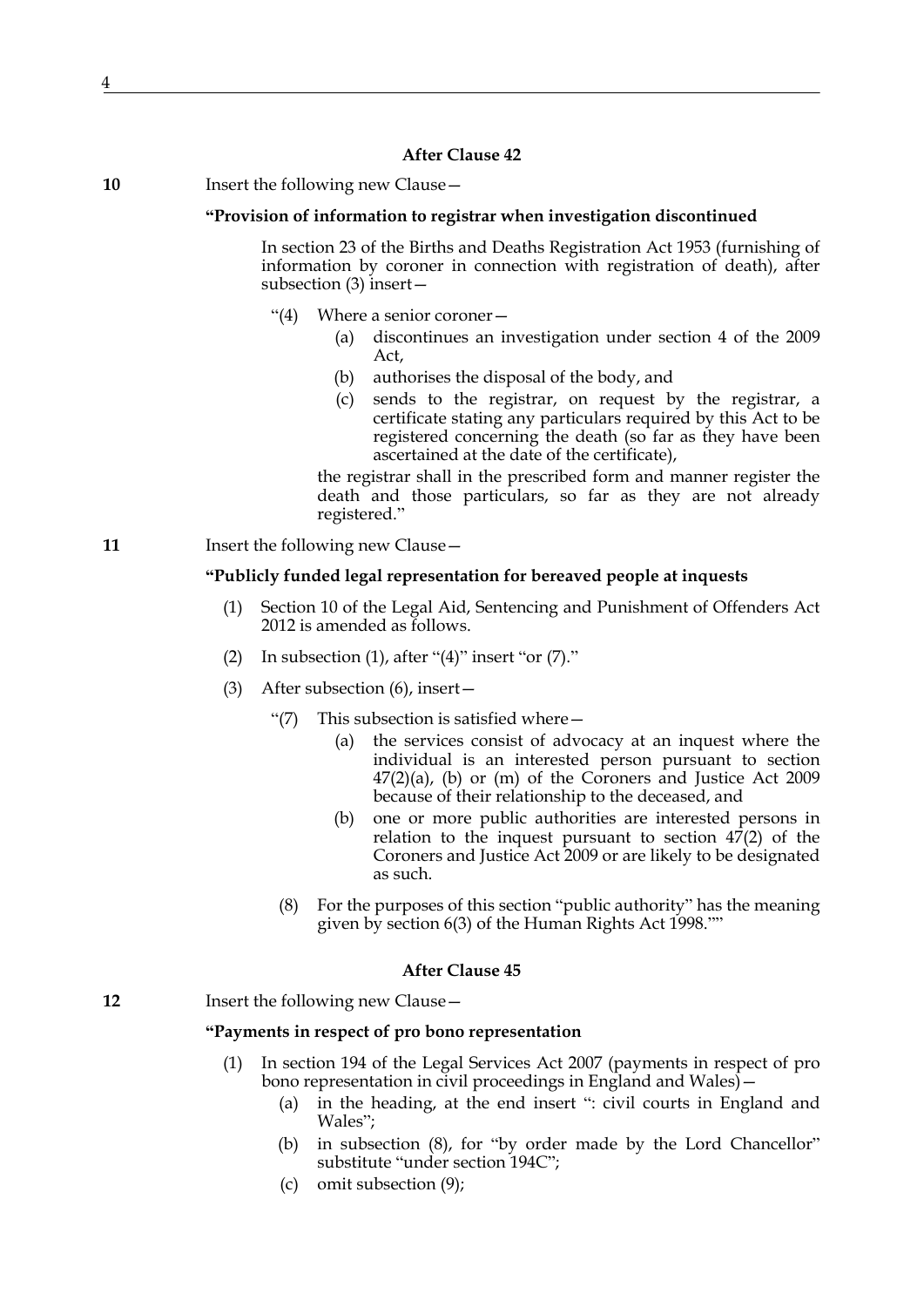- (d) in subsection  $(10)$ 
	- (i) in the definition of "civil court", omit paragraph (a);
	- (ii) omit the definition of "relevant civil appeal".
- (2) After section 194 of the Legal Services Act 2007 insert—

#### **"194A Payments in respect of pro bono representation: tribunals**

- (1) This section applies to relevant tribunal proceedings in which—
	- (a) a party to the proceedings ("P") is or was represented by a legal representative ("R"), and
	- (b) R's representation of P is or was provided free of charge, in whole or in part.
- (2) This section applies to such proceedings even if P is or was also represented by a legal representative not acting free of charge.
- (3) The tribunal may make an order under this section against a person if the condition in subsection (5) is met in respect of that person (and if subsection (7) does not apply).
- (4) An order under this section is an order for the person to make a payment to the prescribed charity in respect of R's representation of P (or, if only part of R's representation of P was provided free of charge, in respect of that part).
- (5) The condition is that, had R's representation of P not been provided free of charge, the tribunal would have had the power to order the person to make a payment to P in respect of sums payable to R by P in respect of that representation.
- (6) In considering whether to make an order under this section against a person, and the terms of such an order, the tribunal must have regard to—
	- (a) whether, had R's representation of P not been provided free of charge, it would have made an order against that person as described in subsection (5), and
	- (b) if it would, what the terms of the order would have been.
- (7) The tribunal may not make an order under this section against a person represented in the proceedings if the person's representation was at all times within subsection (8).
- (8) Representation is within this subsection if it is provided—
	- (a) by a legal representative acting free of charge, or
	- (b) by way of legal aid.
- (9) For the purposes of subsection  $(8)(b)$ , representation is provided by way of legal aid if it is—
	- (a) provided under arrangements made for the purposes of Part 1 of the Legal Aid, Sentencing and Punishment of Offenders Act 2012,
	- (b) made available under Part 2 or 3 of the Legal Aid (Scotland) Act 1986, or
	- (c) funded under Part 2 of the Access to Justice (Northern Ireland) Order 2003 (S.I. 2003/435 (N.I. 10)).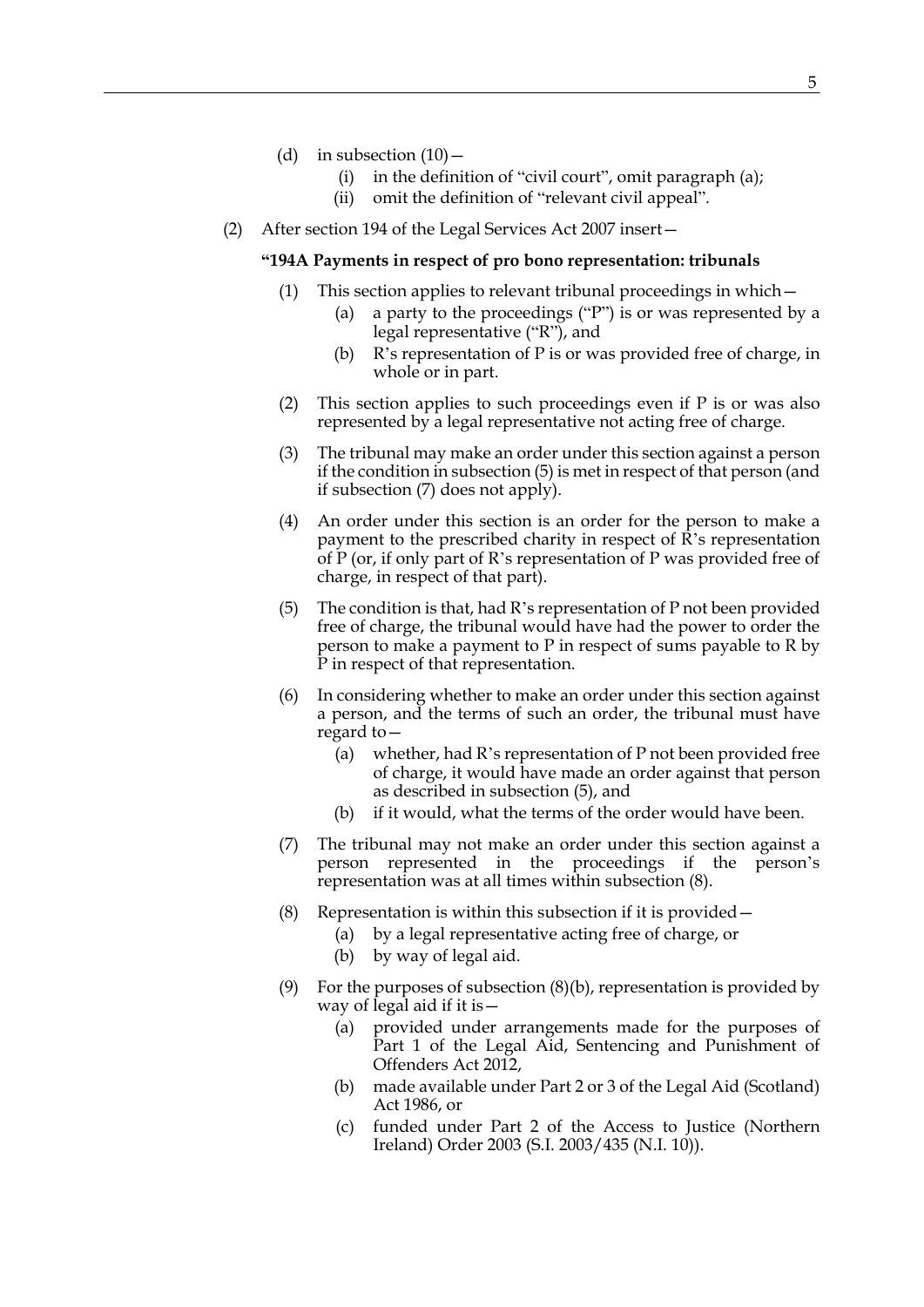- (10) Procedure rules may make further provision as to the making of orders under this section, and may in particular—
	- (a) provide that such orders may not be made in proceedings of a description specified in the rules;
	- (b) make provision about the procedure to be followed in relation to such orders;
	- (c) specify matters (in addition to those mentioned in subsection (6)) to which the tribunal must have regard in deciding whether to make such an order, and the terms of any order.
- (11) In this section "relevant tribunal proceedings" means proceedings in—
	- (a) the First-tier Tribunal,
	- (b) the Upper Tribunal,
	- (c) an employment tribunal,
	- (d) the Employment Appeal Tribunal, or
	- (e) the Competition Appeal Tribunal,
	- but does not include proceedings within devolved competence.
- (12) For the purposes of subsection (11), proceedings are within devolved competence if provision regulating the procedure to be followed in those proceedings could be made by—
	- (a) an Act of the Scottish Parliament,
	- (b) an Act of Senedd Cymru (including one passed with the consent of a Minister of the Crown within the meaning of section 158(1) of the Government of Wales Act 2006), or
	- (c) an Act of the Northern Ireland Assembly the Bill for which would not require the consent of the Secretary of State.
- (13) The Lord Chancellor may by regulations—
	- (a) amend subsection (11) so as to add a tribunal to the list in that subsection, and
	- (b) make consequential amendments of the definition of "procedure rules" in subsection (14).
- (14) In this section—
	- "free of charge" means otherwise than for or in expectation of fee, gain or reward;
	- "legal representative" means a person who is—
		- (a) entitled in accordance with section 13 to carry on the activity of exercising a right of audience or conducting litigation,
		- (b) a solicitor enrolled in the roll of solicitors kept under section 7 of the Solicitors (Scotland) Act 1980,
		- (c) a member of the Faculty of Advocates in Scotland,
		- (d) a person having a right to conduct litigation, or a right of audience, by virtue of section 27 of the Law Reform (Miscellaneous Provisions) (Scotland) Act 1990,
		- (e) a member of the Bar of Northern Ireland, or
		- (f) a solicitor of the Court of Judicature of Northern Ireland,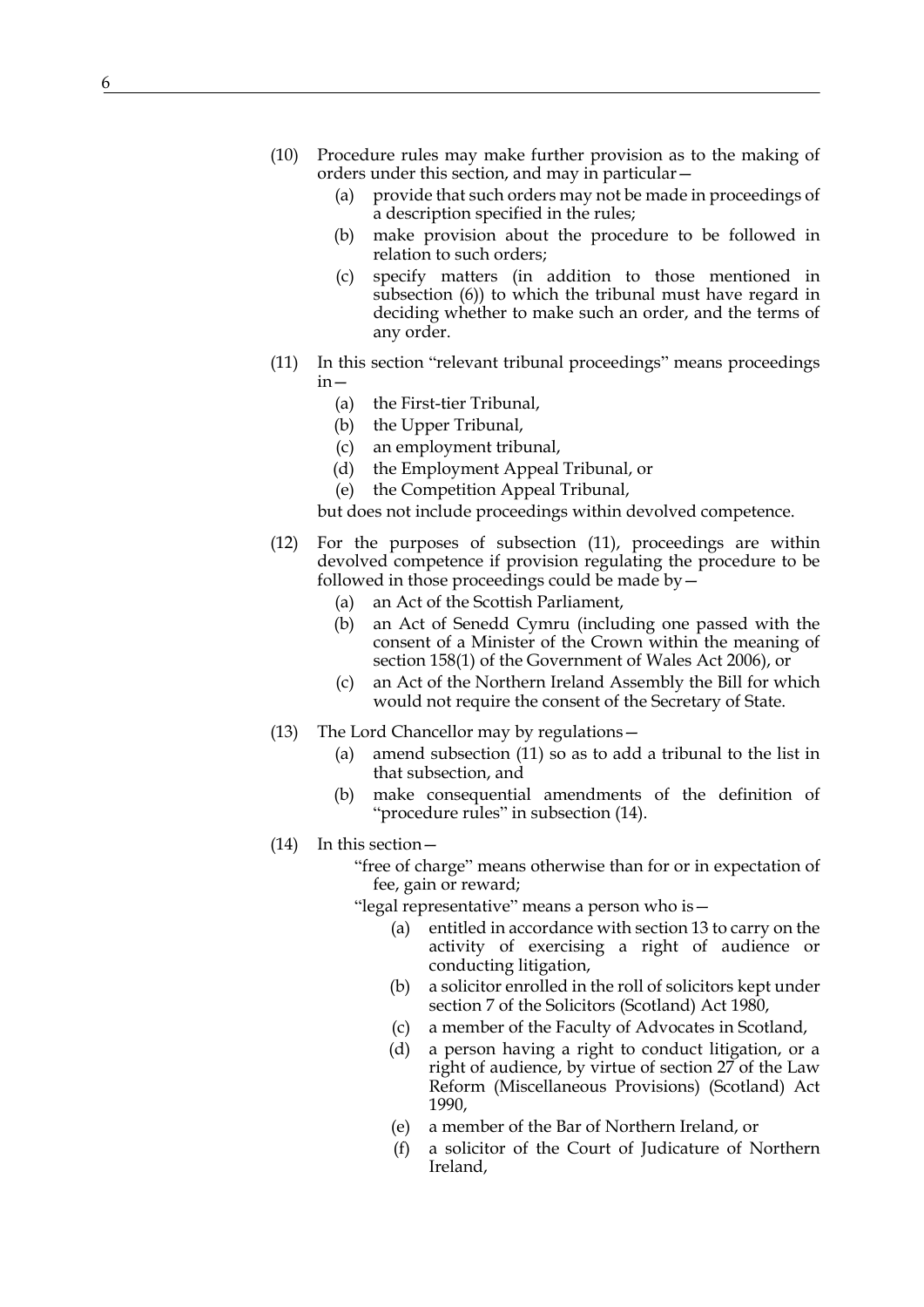irrespective of the capacity in which the person is acting in the proceedings concerned;

"prescribed charity" means the charity prescribed under section 194C;

"procedure rules" means—

- (a) Tribunal Procedure Rules, in relation to proceedings in the First-tier Tribunal or the Upper Tribunal,
- (b) Employment Tribunal Procedure Rules, in relation to proceedings in an employment tribunal or the Employment Appeal Tribunal, or
- (c) rules under section 15 of the Enterprise Act 2002, in relation to proceedings in the Competition Appeal Tribunal;

"tribunal" does not include an ordinary court of law.

- (15) An order under this section may not be made in respect of representation if (or to the extent that) it was provided before section *(Payments in respect of pro bono representation)* of the Judicial Review and Courts Act 2022 came into force."
- (3) After section 194A of the Legal Services Act 2007 (as inserted by subsection  $(2)$ ) insert –

#### **"194B Payments in respect of pro bono representation: Supreme Court**

- (1) This section applies to proceedings in a relevant civil appeal to the Supreme Court in which—
	- (a) a party to the proceedings ("P") is or was represented by a legal representative ("R"), and
	- (b) R's representation of P is or was provided free of charge, in whole or in part.
- (2) This section applies to such proceedings even if P is or was also represented by a legal representative not acting free of charge.
- (3) The Court may make an order under this section against a person if the condition in subsection (5) is met in respect of that person (and if subsection (7) does not apply).
- (4) An order under this section is an order for the person to make a payment to the prescribed charity in respect of R's representation of P (or, if only part of R's representation of P was provided free of charge, in respect of that part).
- (5) The condition is that, had R's representation of P not been provided free of charge, the Court would have had the power to order the person to make a payment to P in respect of sums payable to R by P in respect of that representation.
- (6) In considering whether to make an order under this section against a person, and the terms of such an order, the Court must have regard to—
	- (a) whether, had R's representation of P not been provided free of charge, it would have made an order against that person as described in subsection (5), and
	- (b) if it would, what the terms of the order would have been.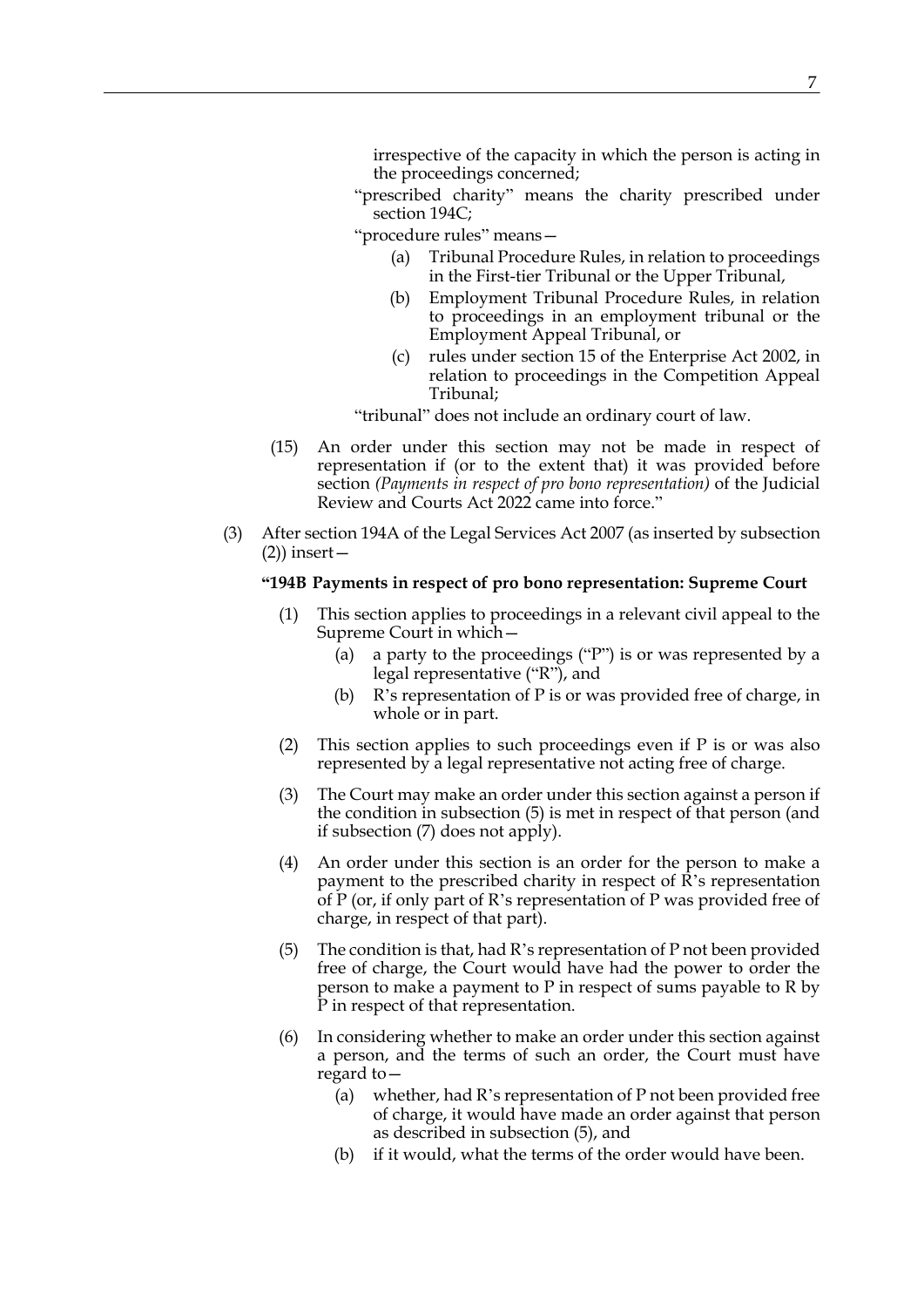- (7) The Court may not make an order under this section against a person represented in the proceedings if the person's representation was at all times within subsection (8).
- (8) Representation is within this subsection if it is  $-$ 
	- (a) provided by a legal representative acting free of charge, or
	- (b) provided by way of legal aid.
- (9) For the purposes of subsection  $(8)(b)$ , representation is provided by way of legal aid if it is—
	- (a) provided under arrangements made for the purposes of Part 1 of the Legal Aid, Sentencing and Punishment of Offenders Act 2012, or
	- (b) funded under Part 2 of the Access to Justice (Northern Ireland) Order 2003 (S.I. 2003/435 (N.I. 10)).
- (10) Supreme Court Rules may make further provision as to the making of orders under this section, and may in particular—
	- (a) provide that such orders may not be made in proceedings of a description specified in the Rules;
	- (b) make provision about the procedure to be followed in relation to such orders;
	- (c) specify matters (in addition to those mentioned in subsection (6)) to which the Court must have regard in deciding whether to make such an order, and the terms of any order.
- (11) In this section—
	- "free of charge" means otherwise than for or in expectation of fee, gain or reward;
	- "legal representative", in relation to a party to proceedings, means—
		- (a) a person exercising a right of audience, or conducting litigation, on the party's behalf pursuant to an entitlement under section 13, or
		- (b) a member of the Bar of Northern Ireland, or a solicitor of the Court of Judicature of Northern Ireland, practising or acting as such on the party's behalf;

"prescribed charity" means the charity prescribed under section 194C;

"relevant civil appeal" means an appeal—

- (a) from the High Court under Part 2 of the Administration of Justice Act 1969,
- (b) from the Upper Tribunal under section 14B(4) of the Tribunals, Courts and Enforcement Act 2007,
- (c) from the Court of Appeal under section 40(2) of the Constitutional Reform Act 2005 or section 42 of the Judicature (Northern Ireland) Act 1978, or
- (d) under section 13 of the Administration of Justice Act 1960 (appeal in cases of contempt of court), other than an appeal from an order or decision made in the exercise of jurisdiction to punish for criminal contempt of court.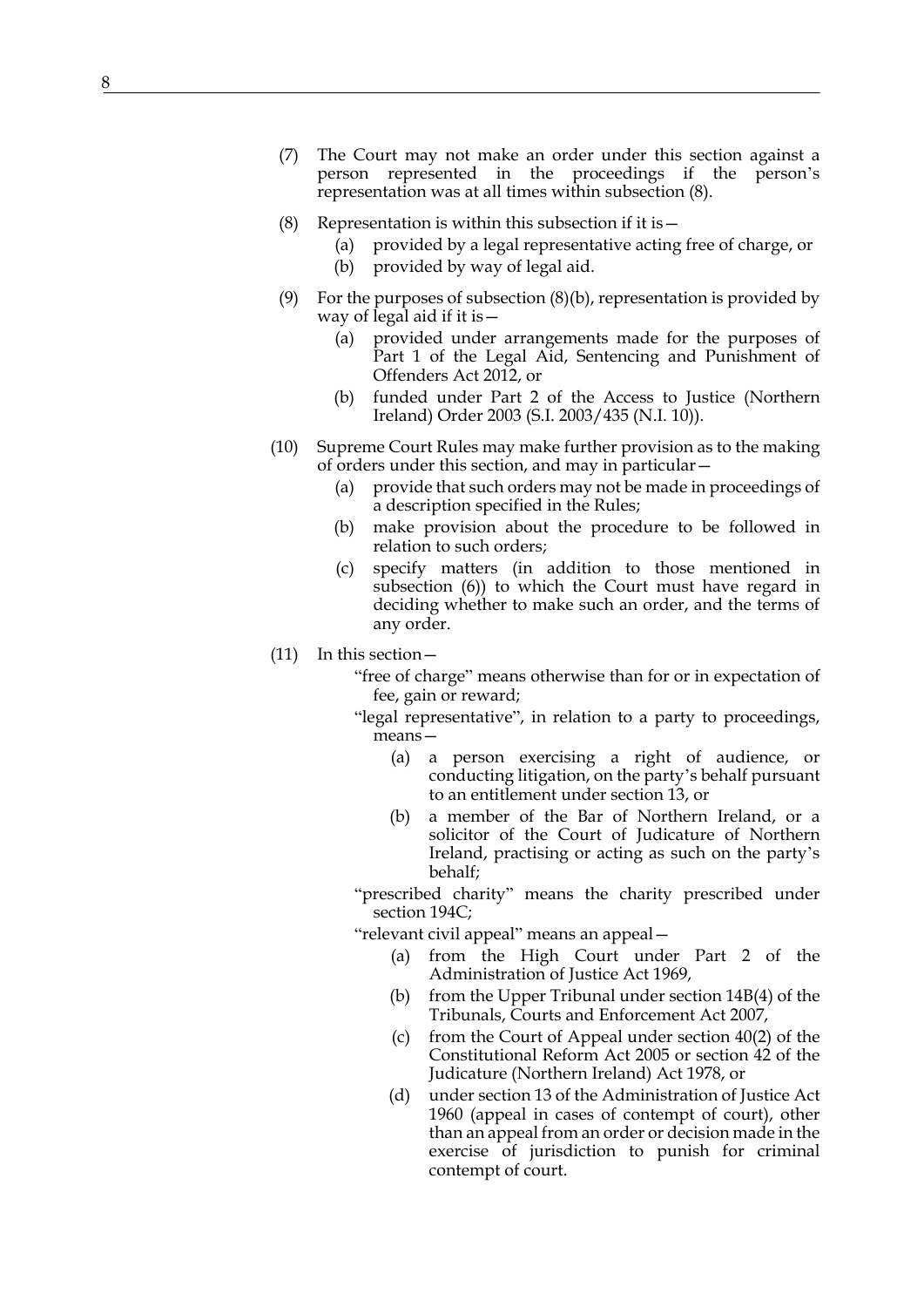- (12) An order under this section may not be made in respect of representation in proceedings in a relevant civil appeal—
	- (a) from a court in Northern Ireland, or
	- (b) from the Upper Tribunal under section 14B(4) of the Tribunals, Courts and Enforcement Act 2007,

if (or to the extent that) the representation was provided before section *(Payments in respect of pro bono representation)* of the Judicial Review and Courts Act 2022 came into force."

(4) After section 194B of the Legal Services Act 2007 (as inserted by subsection (3)) insert—

## **"194C Sections 194 to 194B: the prescribed charity**

- The Lord Chancellor may by order prescribe a registered charity for the purposes of sections 194 to 194B.
- (2) The charity must be one which provides financial support to persons who provide, or organise or facilitate the provision of, legal advice or assistance (by way of representation or otherwise) which is free of charge.
- (3) In this section—
	- "free of charge" means otherwise than for or in expectation of fee, gain or reward;
	- "registered charity" means a charity registered in accordance with—
		- (a) section 30 of the Charities Act 2011,
		- (b) section 3 of the Charities and Trustee Investment (Scotland) Act 2005 (asp 10), or
		- (c) section 16 of the Charities Act (Northern Ireland) 2008 (c. 12 (N.I.)).
- (4) An order under section 194(8) that was in force immediately before section *(Payments in respect of pro bono representation)* of the Judicial Review and Courts Act 2022 came into force—
	- (a) remains in force despite the amendment by that section of section 194(8),
	- (b) has effect as if its prescription of a charity for the purposes of section 194 were the prescription of that charity under this section for the purposes of sections 194 to 194B, and
	- (c) may be amended or revoked by an order under this section."
- (5) For the purposes of sections 194A and 194C of the Legal Services Act 2007 (as inserted by subsections (2) and (4)), sections 204 and 206 of that Act extend to Scotland and Northern Ireland as well as England and Wales.
- (6) In paragraph 17(1) of Schedule 4 to the Enterprise Act 2002 (rules that may be made about procedure of Competition Appeal Tribunal), omit paragraph (ha).
- (7) In paragraph 32 of Schedule 8 to the Consumer Rights Act 2015 (amendments of paragraph 17 of Schedule 4 to the Enterprise Act 2002), omit sub-paragraph (a)."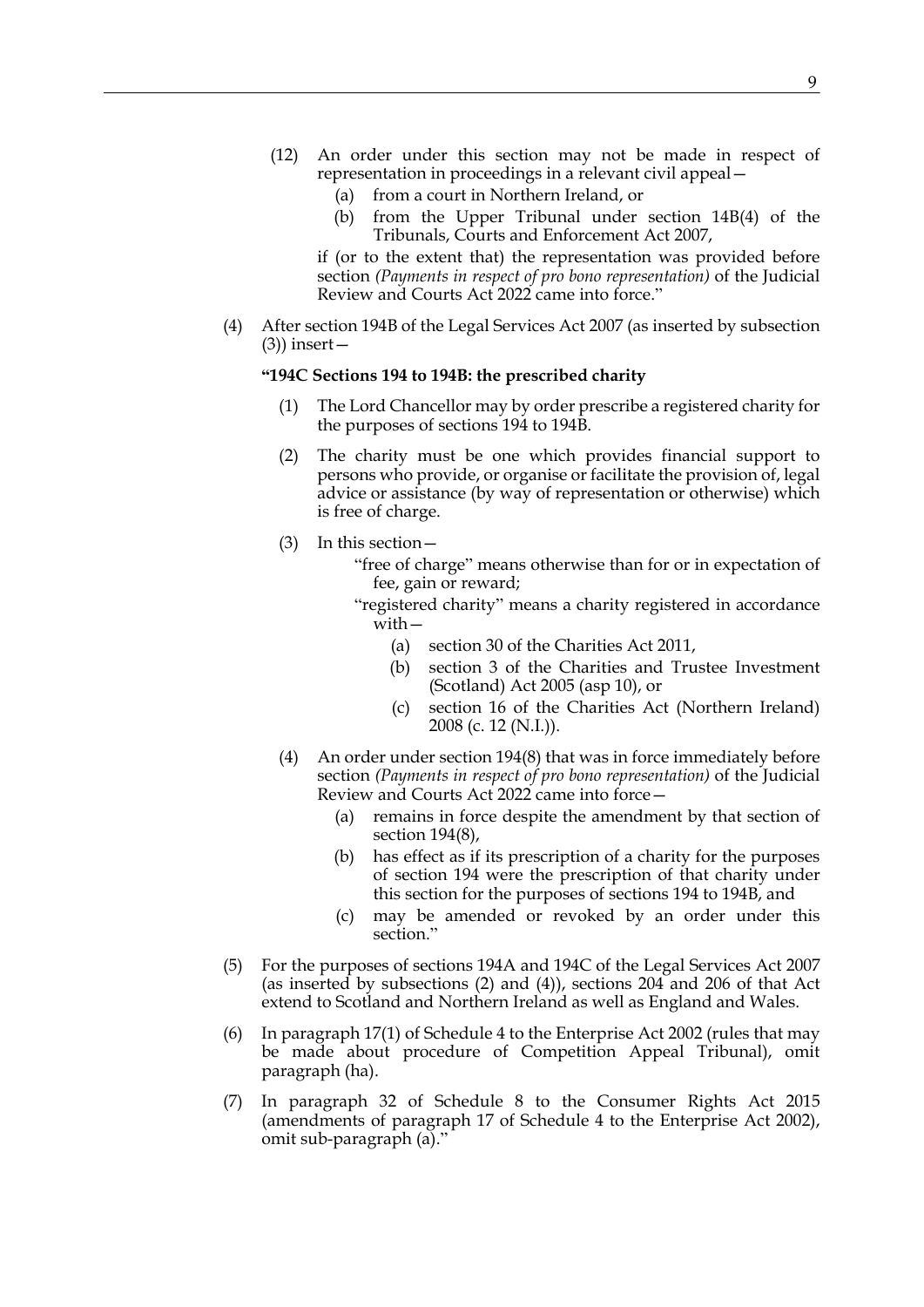# **Clause 47**

| 13 | Page 57, line 24, leave out "and" and insert "to"                                                                                                                                                                                                                                                                                                                                                                                                        |
|----|----------------------------------------------------------------------------------------------------------------------------------------------------------------------------------------------------------------------------------------------------------------------------------------------------------------------------------------------------------------------------------------------------------------------------------------------------------|
| 14 | Page 57, line 32, at end insert –                                                                                                                                                                                                                                                                                                                                                                                                                        |
|    | " $(3A)$<br>Section (Payments in respect of pro bono representation)(3) extends to England<br>and Wales and Northern Ireland.                                                                                                                                                                                                                                                                                                                            |
|    | Section (Payments in respect of pro bono representation)(2) and (4) extends to<br>(3B)<br>England and Wales, Scotland and Northern Ireland."                                                                                                                                                                                                                                                                                                             |
|    | Clause 48                                                                                                                                                                                                                                                                                                                                                                                                                                                |
| 15 | Page 58, line 3, at end insert –<br>"(za) section $11$ ;"                                                                                                                                                                                                                                                                                                                                                                                                |
| 16 | Page 58, line 4, leave out paragraphs (a) and (b) and insert $-$<br>"(a) section $13(3)$ ;"                                                                                                                                                                                                                                                                                                                                                              |
| 17 | Page 58, line 9, at end insert-<br>paragraphs 12 to 14 of Schedule 2, and section 18 so far as relating<br>"(ba)<br>to those paragraphs;"                                                                                                                                                                                                                                                                                                                |
| 18 | Page 58, line 10, at end insert -                                                                                                                                                                                                                                                                                                                                                                                                                        |
|    | If paragraph 24(2) of Schedule 22 to the Sentencing Act 2020 (as it was<br>" $(1A)$<br>enacted) has been brought in force in relation to either-way offences before<br>the passing of this Act, the following provisions come into force on the day<br>after the day on which this Act is passed –<br>section 13 (except subsection (3));<br>(a)<br>paragraphs 16 to 20 of Schedule 2, and section 18 so far as relating<br>(b)<br>to those paragraphs." |
| 19 | Page 58, line 15, at end insert ", except section (Provision of information to registrar<br>when investigation discontinued)"                                                                                                                                                                                                                                                                                                                            |
| 20 | Page 58, line 15, at end insert –<br>"(d) section (Payments in respect of pro bono representation)."                                                                                                                                                                                                                                                                                                                                                     |
| 21 | Page 58, line 21, at end insert –                                                                                                                                                                                                                                                                                                                                                                                                                        |
|    | (5A)<br>The coming into force of paragraph 20(b) of Schedule 2 results in the<br>provision it inserts becoming subject to section 417(1) of the Sentencing Act<br>2020 (power to commence Schedule 22 to that Act)."                                                                                                                                                                                                                                     |
|    | Schedule 2                                                                                                                                                                                                                                                                                                                                                                                                                                               |
| 22 | Page 75, line 4, at end insert –                                                                                                                                                                                                                                                                                                                                                                                                                         |
|    | "19A<br>In section 42 of the Gambling Act 2005 (offence of cheating at<br>gambling) –<br>in subsection $(4)(b)$ , for "51 weeks" substitute "the general limit<br>(a)<br>in a magistrates' court";                                                                                                                                                                                                                                                       |

(b) in subsection (5), for "51 weeks" substitute "the general limit in a magistrates' court"."